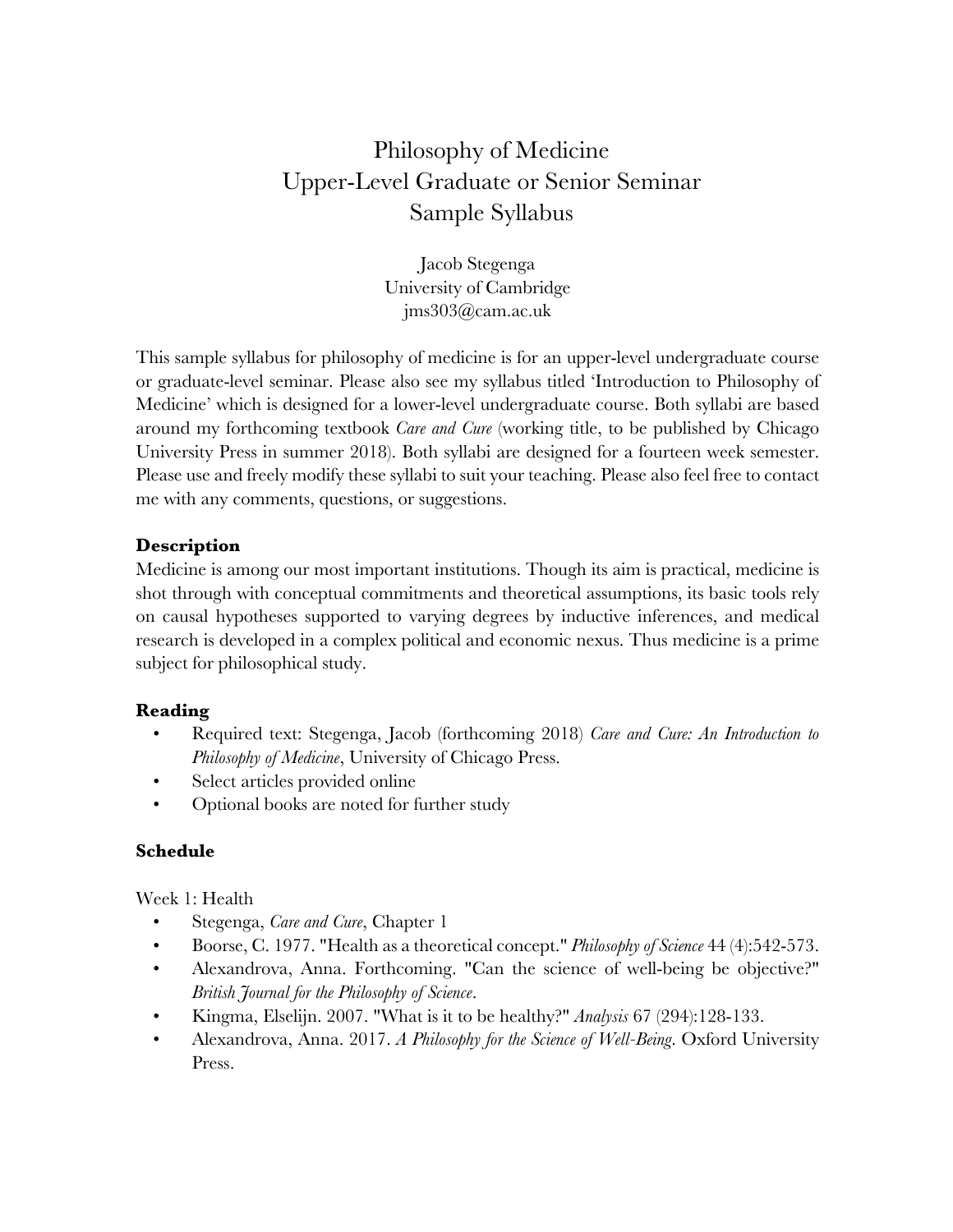Week 2: Disease

- Stegenga, *Care and Cure*, Chapter 2
- Cooper, Rachel. 2002. "Disease." *Stud Hist Philos Biol Biomed Sci* 33:263-282.
- Ereshefsky, Marc. 2009. "Defining 'health' and 'disease'." *Stud Hist Philos Biol Biomed Sci* 40:221-227.
- Lemoine, Maël. 2013. "Defining disease beyond conceptual analysis: an analysis of conceptual analysis in philosophy of medicine." *Theor Med Bioeth* 34(4): 309-325.

Week 3: Death

- Stegenga, *Care and Cure*, Chapter 3
- Nagel, Thomas. 1970. "Death." *Noûs* 4(1): 73-80.
- Williams, Bernard. 1973. "The Makropulos Case: Reflections on the Tedium of Immortality." in *Problems of the Self*, Cambridge: Cambridge University Press
- McMahan, Jeff. 1995. "The metaphysics of brain death." *Bioethics* 9(2): 91-126.
- McMahan, Jeff. 2001. *The Ethics of Killing*. Oxford University Press.

Week 4: Causation and Kinds

- Stegenga, *Care and Cure*, Chapter 4
- Broadbent, Alex. 2009. "Causation and models of disease in epidemiology." *Stud Hist Philos Biol Biomed Sci* 40 (4):302-11.
- Green, Sara, and Henrik Vogt. 2016. "Personalizing Medicine: Disease Prevention *in silico* and *in socio*." *Humana.Mente Journal of Philosophical Studies* 30:105-145.
- Lange, Marc. 2007. "The End of Diseases." *Philosophical Topics* 35(1/2): 265-292.

Week 5: Holism and Reductionism

- Stegenga, *Care and Cure*, Chapter 5
- Schaffner, Kenneth F. 2006. "Reduction: The Cheshire Cat Problem and a Return to Roots." *Synthese* 151 (3): 377-402.
- Andersen, Holly. 2014. "A Field Guide to Mechanisms: Part I." *Philosophy Compass*  9(4): 274-283.
- Carel, Havi. 2016. *Phenomenology of Illness*. Oxford University Press.

Week 6: Controversial Diseases

- Stegenga, *Care and Cure*, Chapter 6
- Hacking, Ian. 2010. "Pathological withdrawl of refugee children seeking asylum in Sweden." *Stud Hist Philos Biol Biomed Sci* 41(4): 309-317.
- Holton, Richard and Berridge, Kent. 2013. 'Addiction Between Compulsion and Choice' in *Addiction and Self-Control*, Oxford University Press.
- Pickard, Hanna. 2015. "Psychopathology and the Ability to Do Otherwise." *Philosophy and Phenomenological Research* 90(1): 135-163.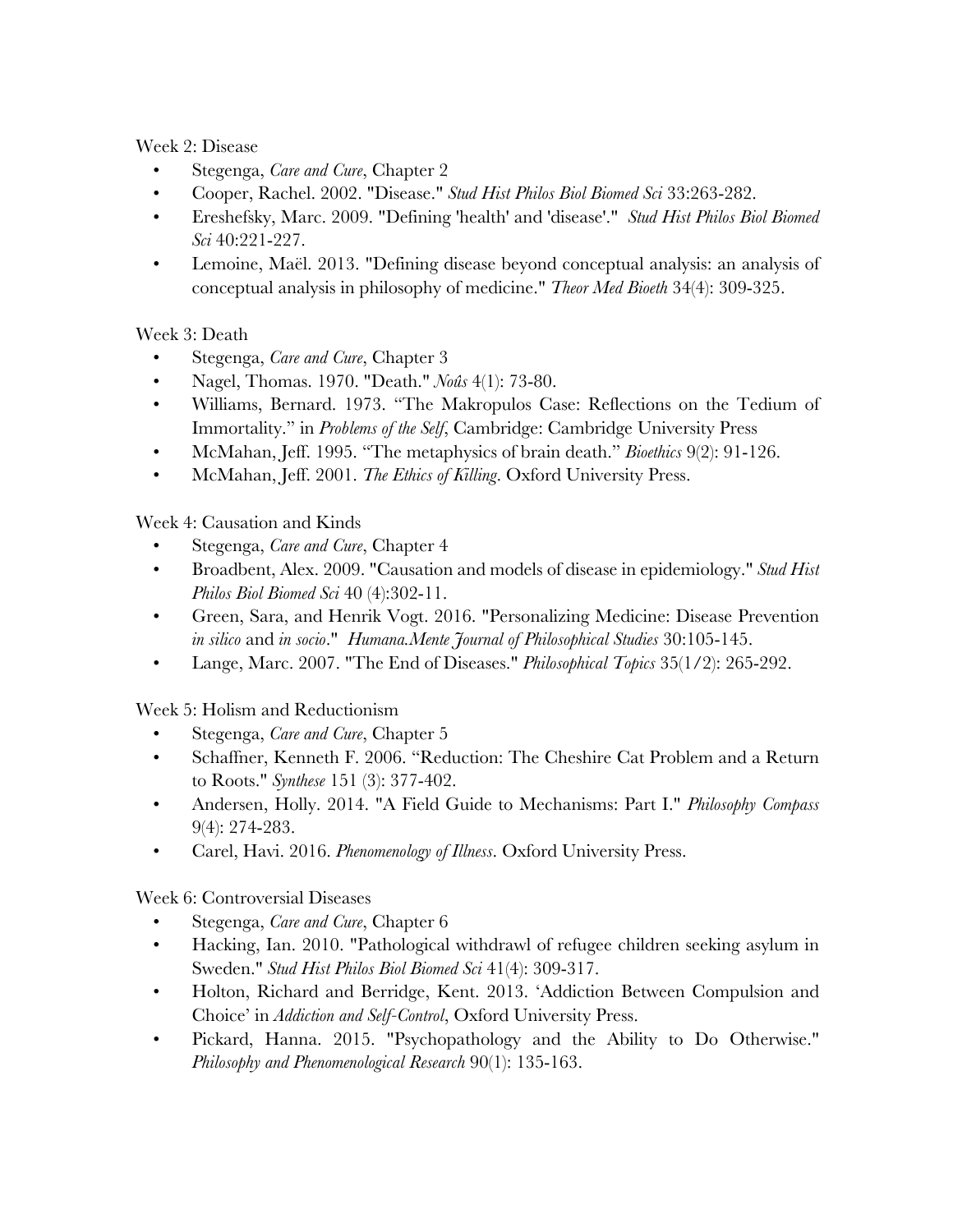• Horwitz, Allan, and Jerome Wakefield. 2007. *Loss of Sadness*. New York: Oxford University Press.

Week 7: Evidence in Medicine

- Stegenga, *Care and Cure*, Chapter 7
- Worrall, John. 2002. "What Evidence in Evidence-Based Medicine?" *Philosophy of Science* 69:S316-S330.
- Cartwright, Nancy. 2010. "What are randomised controlled trials good for?" *Philosophical Studies* 147: 59-70.
- Goldenberg, M., Borgerson, K., and Bluhm, R. 2009. "The Nature of Evidence in Evidence-Based Medicine: Guest Editors' Introduction." *Perspectives in Biology and Medicine* 52(2): 164-167.
- Stegenga, Jacob. 2011. "Is Meta-Analysis the Platinum Standard?" *Stud Hist Philos Biol Biomed Sci* 42: 497-507.
- Clarke, B., Gillies, D., Illari, P., Russo, F., and Williamson, J. 2014. "Mechanisms and the Evidence Hierarchy." *Topoi* 33(2): 339-360.
- Howick, Jeremy. 2011. "Exposing the vanities and a qualified defense of mechanistic reasoning in health care decision making." *Philosophy of Science* 78 (5):926- 940.
- Steel, Daniel. 2007. *Across the Boundaries*. Oxford University Press.

Week 8: Objectivity and the Social Structure of Science

- Stegenga, *Care and Cure*, Chapter 8
- Douglas, Heather. 2000. "Inductive risk and values in science." *Philosophy of Science* 67 (4):559-579.
- Elliott, Kevin. 2011. "Direct and Indirect Roles for Values in Science." *Philosophy of Science* 78 (2):303-324.
- Biddle, Justin. 2007. "Lessons from the Vioxx debacle: what the privatization of science can teach us about social epistemology." *Social Epistemology* 21 (1):21-39.
- de Melo-Martin, Immaculada, and Kristen Intemann. 2011. "Feminist Resources for Biomedical Research: Lessons from the HPV Vaccines." *Hypatia* 26 (1):79-101.
- Pinto, Manuela. 2015. "Commercialization and the Limits of Well-Ordered Science." *Perspectives on Science* 23(2): 173-191.
- Solomon, Miriam. 2015. *Making Medical Knowledge*: Oxford University Press.

Week 9: Inference

- Stegenga, *Care and Cure*, Chapter 9
- Urbach, Peter (1985). "Randomization and the design of experiments." *Philosophy of Science* 52(2): 256-273.
- Fuller, Jonathan and Flores, Luis (2015). "The Risk GP Model: the standard model of prediction in medicine." *Stud Hist Philos Biol Biomed Sci* 54: 49-61.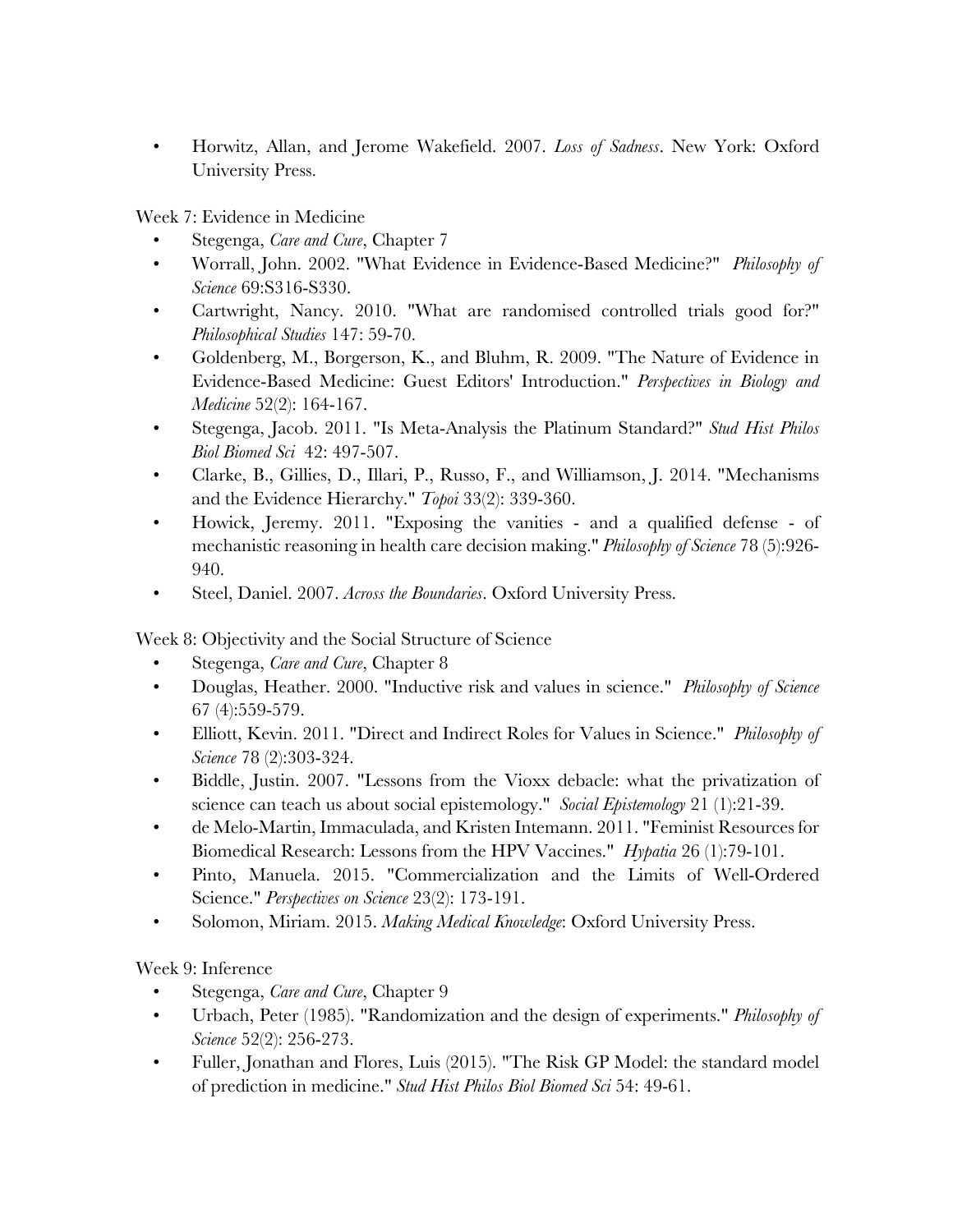- McClimans, Leah. 2013. "The role of measurement in establishing evidence." *Journal of Medicine and Philosophy* 38 (5):520-538.
- Howson, Colin, and Peter Urbach. 1989. *Scientific Reasoning: The Bayesian Approach*. La Salle.
- Mayo, Deborah. 1996. *Error and the Growth of Experimental Knowledge*. University of Chicago Press.

Week 10: Effectiveness, Skepticism, and Alternatives

- Stegenga, *Care and Cure*, Chapter 10
- Ioannidis, John. 2005. "Why most published research findings are false." *PLoS Med* 2 (8):e124.
- Borgerson, Kirstin. 2005. "Evidence-based alternative medicine?" *Perspect Biol Med*  48(4): 502-515.
- Holman, Bennett. 2015. "Why Most Sugar Pills Are Not Placebos." *Philosophy of Science* 82 (5):1330-1343.
- Stegenga, Jacob. 2015. "Effectiveness of Medical Interventions." *Stud Hist Philos Biol Biomed Sci* (54): 34-44.
- Howick, Jeremy. 2017. "The relativity of 'placebos': defending a modified version of Grünbaum's definition." *Synthese* 194 (4):1363-1396.
- Stegenga, Jacob. 2018. *Medical Nihilism.* Oxford University Press.

Week 11: Diagnosis and Screening

- Stegenga, *Care and Cure*, Chapter 11
- Plutynski, Anya. 2012. "Ethical issues in cancer screening and prevention." *J Med Philos* 37 (3):310-23.
- Plutynski, Anya. 2017. "Safe, or Sorry? Cancer Screening and Inductive Risk." In *Exploring Inductive Risk*, Oxford University Press.
- Kennedy, Ashley. 2016. "Evaluating diagnostic tests." *Journal of Evaluation in Clinical Practice* 22(4): 575-579.

Week 12: Psychiatry: Care or Control?

•

- Stegenga, *Care and Cure*, Chapter 12
- Tabb, Kathryn. 2015. "Psychiatric Progress and the Assumption of Diagnostic Discrimination." *Philosophy of Science* 82(5): 1047-1058.
- Tsou, Jonathan. 2011. "The Importance of History for Philosophy of Psychiatry: The Case of the DSM and Psychiatric Classification." *Journal of the Philosophy of History* 5 (3):446-470.
- Murphy, Dominic. 2010. "Explanation in Psychiatry." *Philosophy Compass* 5(7): 602- 610.
- Foucault, Michel. 1961. *Madness and Civilisation*.